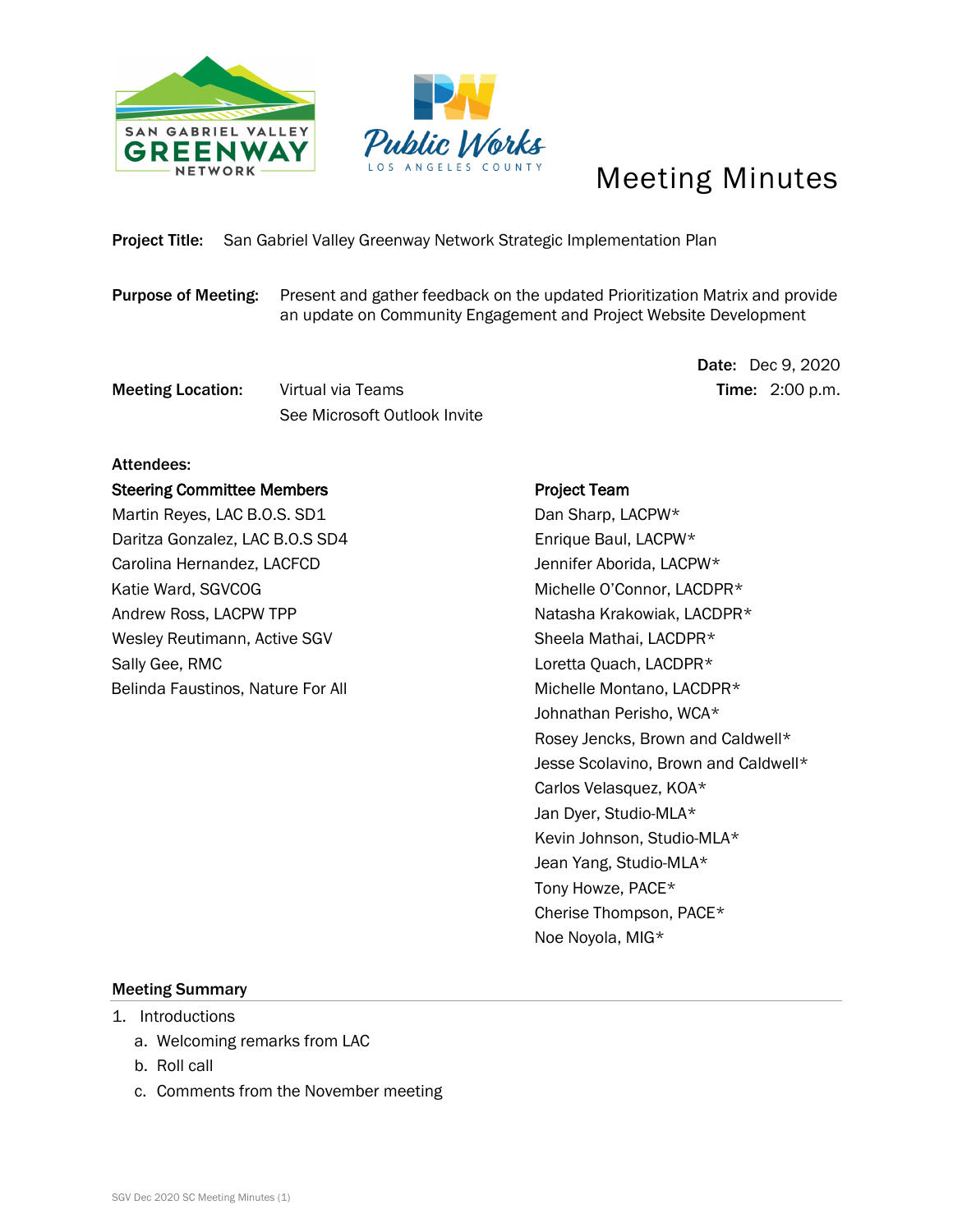- i. Enrique Baul noted that there were no additional comments provided by the SC from the November meeting.
- 2. PowerPoint Presentation
	- a. Schedule update (BC)
		- i. Rosey Jencks noted that the project team is working on incorporating stakeholder feedback into the prioritization matrix and advancing moving forward on community engagement efforts.
	- b. Community Engagement and Project Website Development (MIG)
		- Rosey Jencks described upcoming community engagement activities including the style guide for presentations and flyers regarding the project, the website in beta form, stakeholder interviews to understand key issues in the community, map-based surveys in gather geographic-based concerns from community members, and a virtual kickoff workshop with the public.
	- c. Updated Prioritization Matrix (BC and Studio-MLA)
		- i. Jean Yang walked through the matrix process and noted that the next step after the December meeting is to get community feedback for some of the data that were provided.
	- ii. Jean Yang noted that after feedback from the November meeting the overall map for each wash was split into different maps including Community Impact, Equity & Burden, Circulation & Active Living, Environment, and Synergy & Opportunity.
	- iii. Jean Yang walked the group through the community impact dataset which included population density and park need.
		- 1. Dan Sharp requested that the STAC provide their any reactions that may rise throughout this process.
	- iv. Jean Yang walked the group through the equity dataset which included pollution burden and socioeconomic burden.
	- v. Jean Yang walked the group through the circulation dataset which included activity and existing bikeways and trails.
		- 1. Wesley Reutimann asked, "Did the project team consider including any of the following in the scoring/weighting: Area Ped/Bike Safety collision data? Connectivity to High Quality Public Transit including expanded Metro L Line?"
		- 2. Kevin Johnson replied that that collision data is not included but under discussion with the team and connectivity is included in the circulation data.
		- 3. Belinda Faustinos asked if the SGR & RH bikeways were considered as "connections" to bikeways?
		- 4. Kevin Johnson responded that those bikeways were considered as connections.
	- vi. Jean Yang walked the group through the environment dataset which included tree canopy and significant ecological areas.
		- 1. Wesley Reutimann asked if space for new tree canopy was considered in the dataset.
		- 2. Jean Yang noted that space around the channel was considered, but for now, the lens is focused on need then in a later phase opportunity will be factored in.
	- vii. Jean Yang shared the synergy dataset which includes early implementation projects and vacant government land.
		- 1. Belinda Faustinos asked if the team knew if distribution of vacant land between cities, county, etc.?